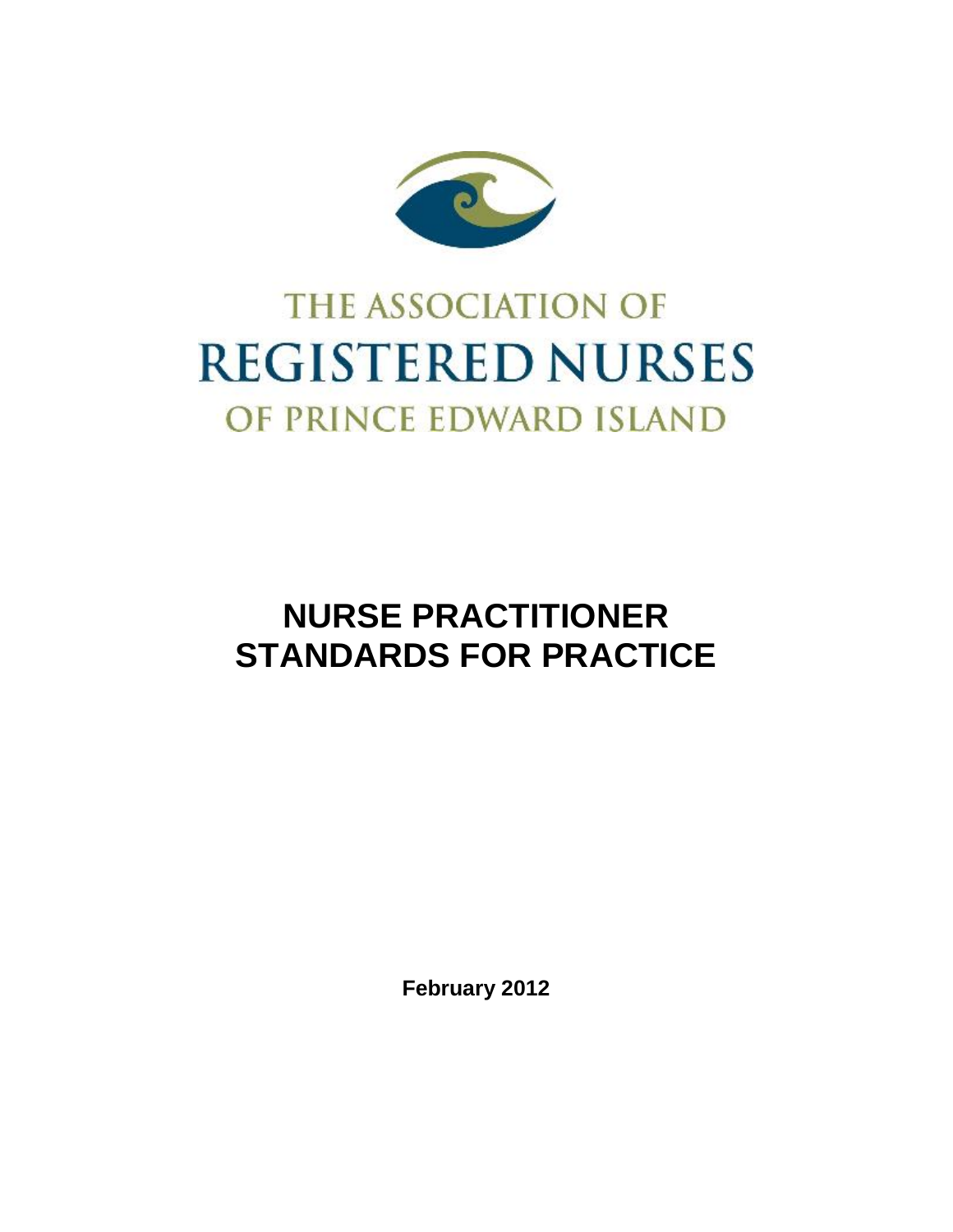#### **Acknowledgement**

The Association of Registered Nurses of Prince Edward Island gratefully acknowledges permission granted by the Nurses Association of New Brunswick, Saskatchewan Registered Nurses Association, College of Registered Nurses of Nova Scotia, and the Registered Nurses Association of Newfoundland and Labrador to quote and adapt, in whole or in part, from the publications cited.

Association of Registered Nurses of Prince Edward Island 53 Grafton Street Charlottetown PE C1A 1K8 Tel: 902-368-3764 Email: [info@arnpei.ca](mailto:info@arnpei.ca)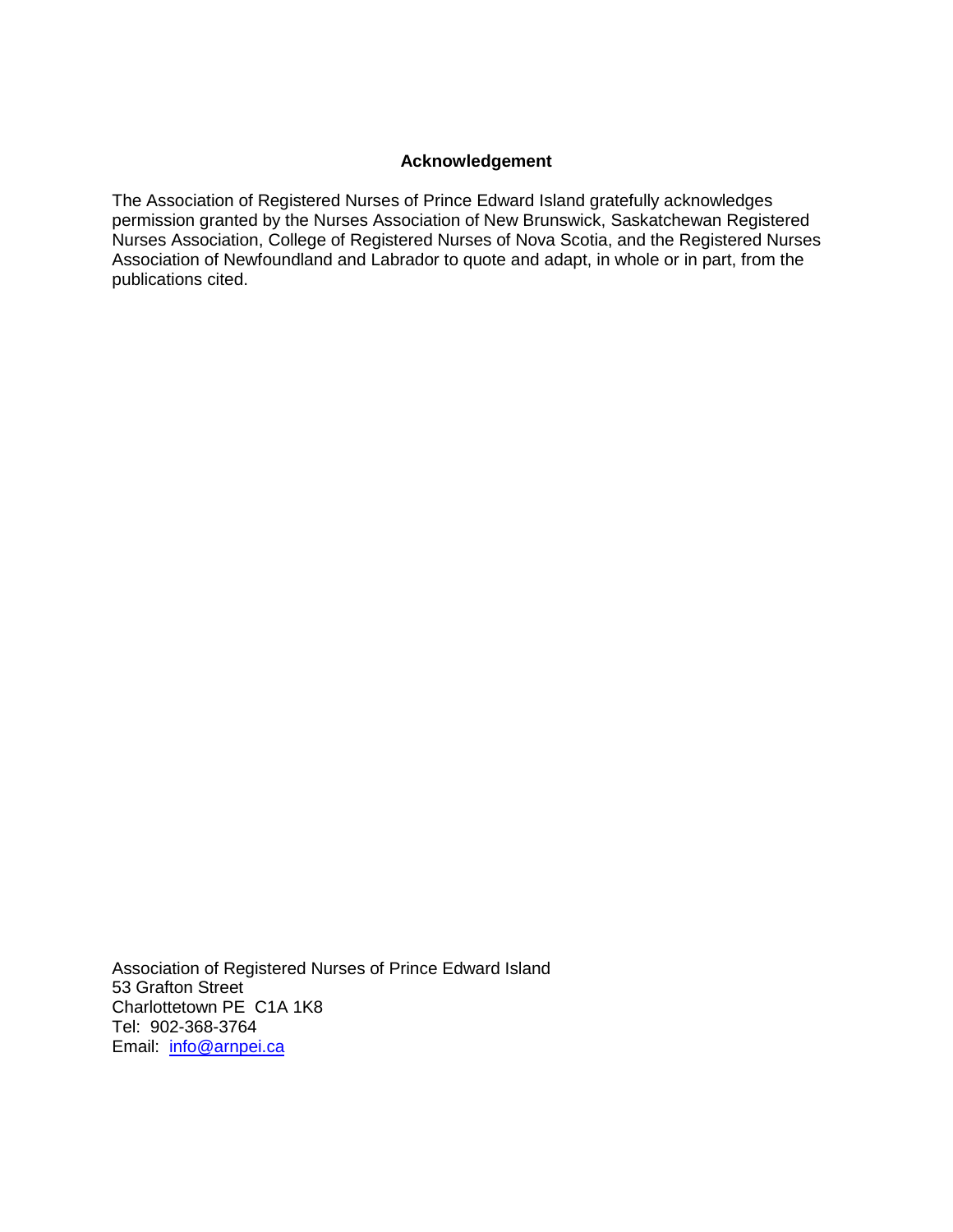### **Table of Contents**

|                                           |                                                                                                                                                                                    | Page   |
|-------------------------------------------|------------------------------------------------------------------------------------------------------------------------------------------------------------------------------------|--------|
| Introduction                              |                                                                                                                                                                                    | 1      |
| Scope of Practice                         |                                                                                                                                                                                    | 2      |
| Standard 1:                               | Professional Responsibility and Accountability                                                                                                                                     | 3      |
| Standard 2:                               | Health Assessment and Diagnosis                                                                                                                                                    | 4      |
| Standard 3:<br>Appendix A:<br>Appendix B: | <b>Therapeutic Management</b><br><b>Clinical Expectations for Completing a Prescription</b><br>Clinical Expectations for Consultation with a Physician and<br>Transfer of a Client | 5<br>6 |
| Standard 4:                               | Health Promotion and Prevention of Illness and Injury                                                                                                                              | 9      |
| Glossary                                  |                                                                                                                                                                                    | 10     |
| References                                |                                                                                                                                                                                    | 12     |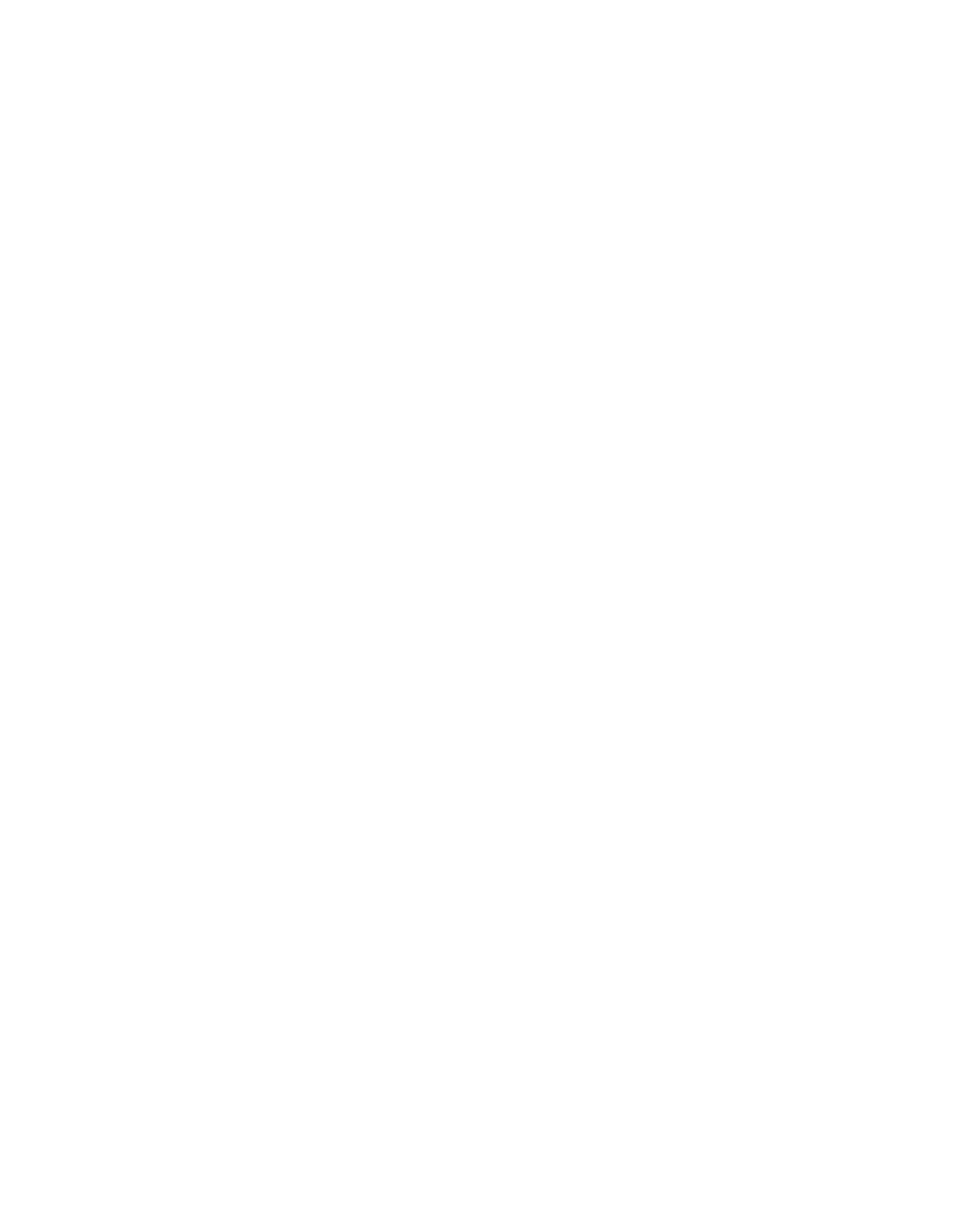#### **Introduction**

The Association of Registered Nurses of Prince Edward Island is the professional and regulatory body for registered nurses and nurse practitioners in PEI. A nurse practitioner (NP) is a registered nurse who has graduated from a recognized nurse practitioner program and who has received an endorsement to practice as a NP in PEI. Only nurses who are endorsed to practice as a NP can use the designation "nurse practitioner". Nurse practitioners practice in a variety of settings including community, acute care and long term care.

In accordance with the *Registered Nurses Act*, a nurse practitioner in PEI has the legislated authority to: (i) diagnose or assess a disease, disorder or condition, and communicate the diagnosis or assessment to the client; (ii) order and interpret screening and diagnostic tests; (iii) select, prescribe and monitor the effectiveness of drugs; and (iv) order the application of forms of energy.

Standards are authoritative statements that identify the legal and professional expectations for nursing practice. They describe the desired and achievable level of practice against which actual performance can be measured. Nurse practitioners must adhere to both the *Standards for Nursing Practice* (2011) and the *Nurse Practitioner Standards for Practice*.

The *Nurse Practitioner Standards for Practice* contains four standards. Each standard is supported by indicators meant to illustrate how the nurse practitioner will meet the standards. Indicators are meant to apply across a variety of settings and they may therefore be further refined by the context of practice.

The *Canadian Nurse Practitioner Core Competency Framework* is a companion document of the *Nurse Practitioner Standards for Practice*. These documents are intended for all nurse practitioners, regardless of their role or practice setting, and may also be used by other stakeholders including members of the public, professional organizations, educators, health care team members, and health care administrators.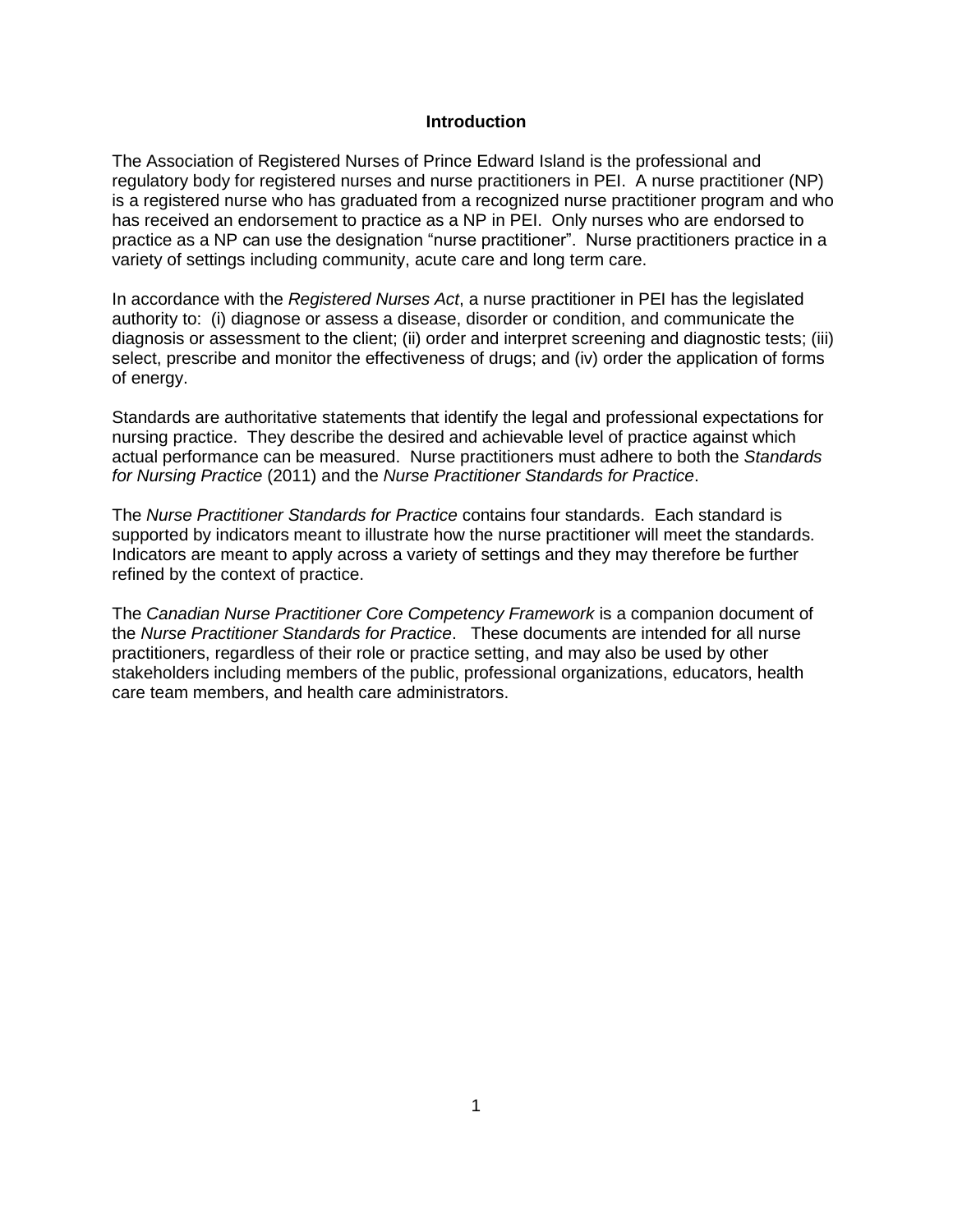#### **Nurse Practitioner Scope of Practice**

A nurse practitioner is a generalist who offers comprehensive care to clients across the health continuum and throughout the client's lifespan including: health promotion, disease and injury prevention, curative, supportive, rehabilitative and palliative care.

In accordance with the Nurse Practitioner Regulations (Section 6), the practice of a nurse practitioner consists of the following, in accordance with the collaborative working relationship with a collaborating medical practitioner:

- (a) the diagnosis or assessment of a disease, disorder or condition, and the communication of the diagnosis or assessment to the client;
- (b) the ordering of, and interpreting reports of, X-Rays concerning the following areas of the body of a client:
	- (i) skeletal (to include BMD),
	- (ii) abdomen,
	- (iii) chest or breast (to include diagnostics);
- (c) the ordering of, and interpreting reports of, ultrasounds concerning the following areas of the body of a client:

(i) abdomen (to include renal, routine obstetrical screening 18-20 weeks gestation and first trimester obstetrical scans),

- (ii) pelvis (to include scrotum),
- (iii) breast;
- (iv) thyroid;
- (v) doppler (for DVT);

(vi) miscellaneous (lymph nodes for suspected adenopathy);

- (d) the ordering of, and interpreting of, laboratory tests and other screening and diagnostic tests;
- (e) the ordering of, and interpreting reports of, electrocardiograms;
- (f) the ordering of, and interpreting reports of, spirometry;
- (g) the ordering of the application of forms of energy for therapeutic purposes, including the application of:

(i) TENS (transcutaneous electrical nerve stimulation),

- (ii) thermal energy, or
- (iii) therapeutic touch.

The nurse practitioner prescribes drugs in accordance with the guidelines established by the ARNPEI Diagnostic and Therapeutics Committee (Nurse Practitioner Regulations, Section 8).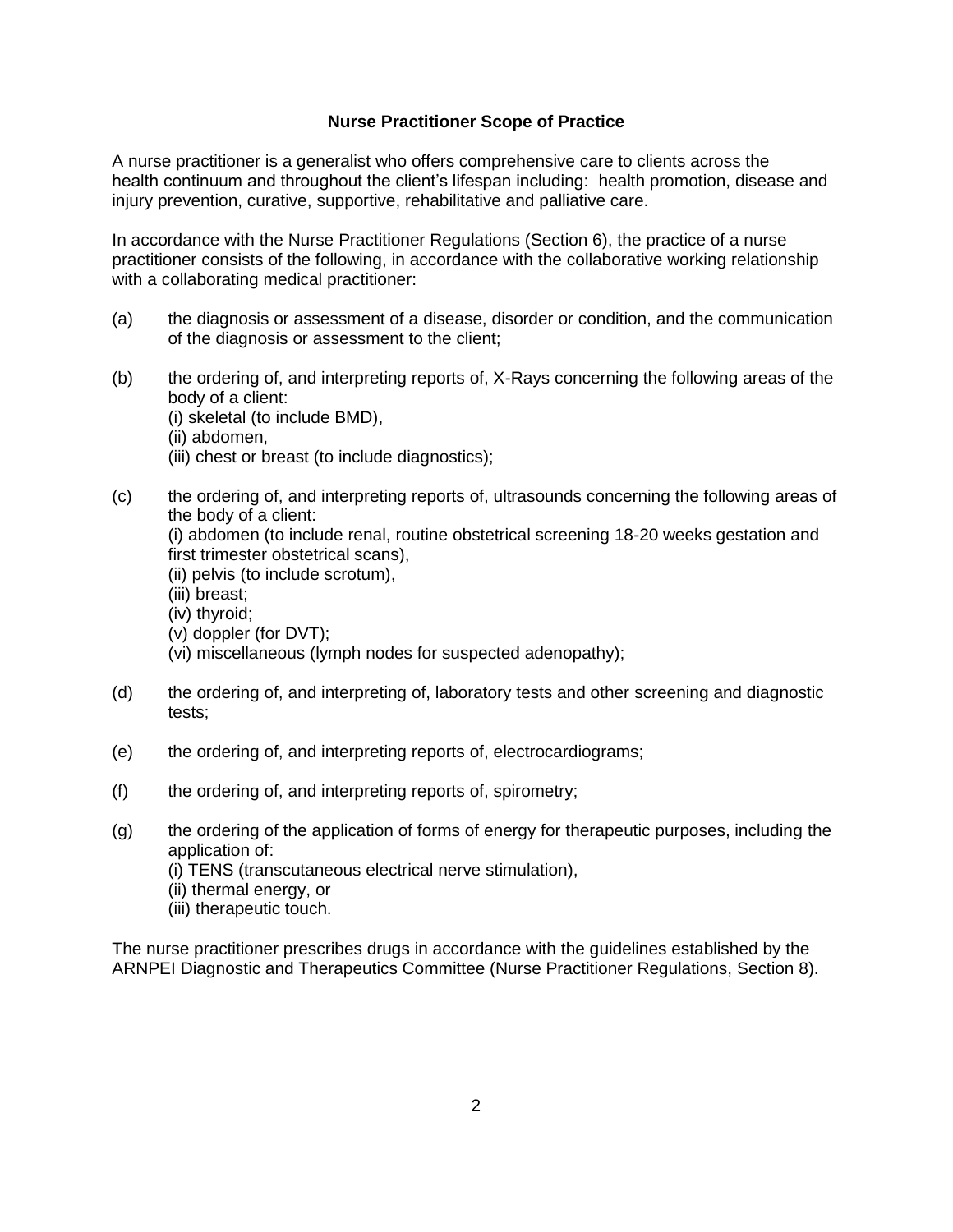#### **Standard 1: Professional Responsibility and Accountability**

The nurse practitioner is responsible and accountable for his/her own practice and professional conduct. The nurse practitioner:

- 1.1 Practices in accordance with current federal and provincial legislation, professional and ethical standards, and policy relevant to nurse practitioner practice;
- 1.2 Maintains an active practicing ARNPEI RN license;
- 1.3 Understands the differences in scope of practice from that of a registered nurse and the responsibilities and accountabilities of a nurse practitioner endorsement;
- 1.4 Attains, maintains, and enhances competencies within own area of practice;
- 1.5 Incorporates knowledge of diversity, cultural safety, and the determinants of health in assessment, diagnosis, and therapeutic management of the client;
- 1.6 Engages in evidence-informed practice by critically appraising and applying relevant research, best practice guidelines and theory;
- 1.7 Integrates the principles of resource allocation and cost-effectiveness in clinical decision-making;
- 1.8 Provides consultation to and accepts referrals from other health care providers or clients whose health conditions are within the NP scope of practice and individual expertise;
- 1.9 Collaborates, consults and/or refers to other health care providers when the diagnosis and/or treatment plan is unclear or is not within the NP scope of practice;
- 1.10 Documents clinical data, assessment findings, diagnoses, plans of care, therapeutic interventions, client responses and clinical rationale in a timely and accurate manner;
- 1.11 Maintains and retains client health records according to relevant legislation, professional standards and employer policies;
- 1.12 Practices within the context of a therapeutic nurse-client relationship and directs friends and family members to seek care from other health care providers when possible;
- 1.13 Does not become involved in self-care;
- 1.14 Acts as a preceptor and mentor to nursing colleagues, other members of the health care team and students;
- 1.15 Contributes to the advancement of evidence-based practice through initiation and/or participation in research activities, presentations, or publications; and
- 1.16 Articulates the role of the NP to clients, health care professionals and key stakeholders.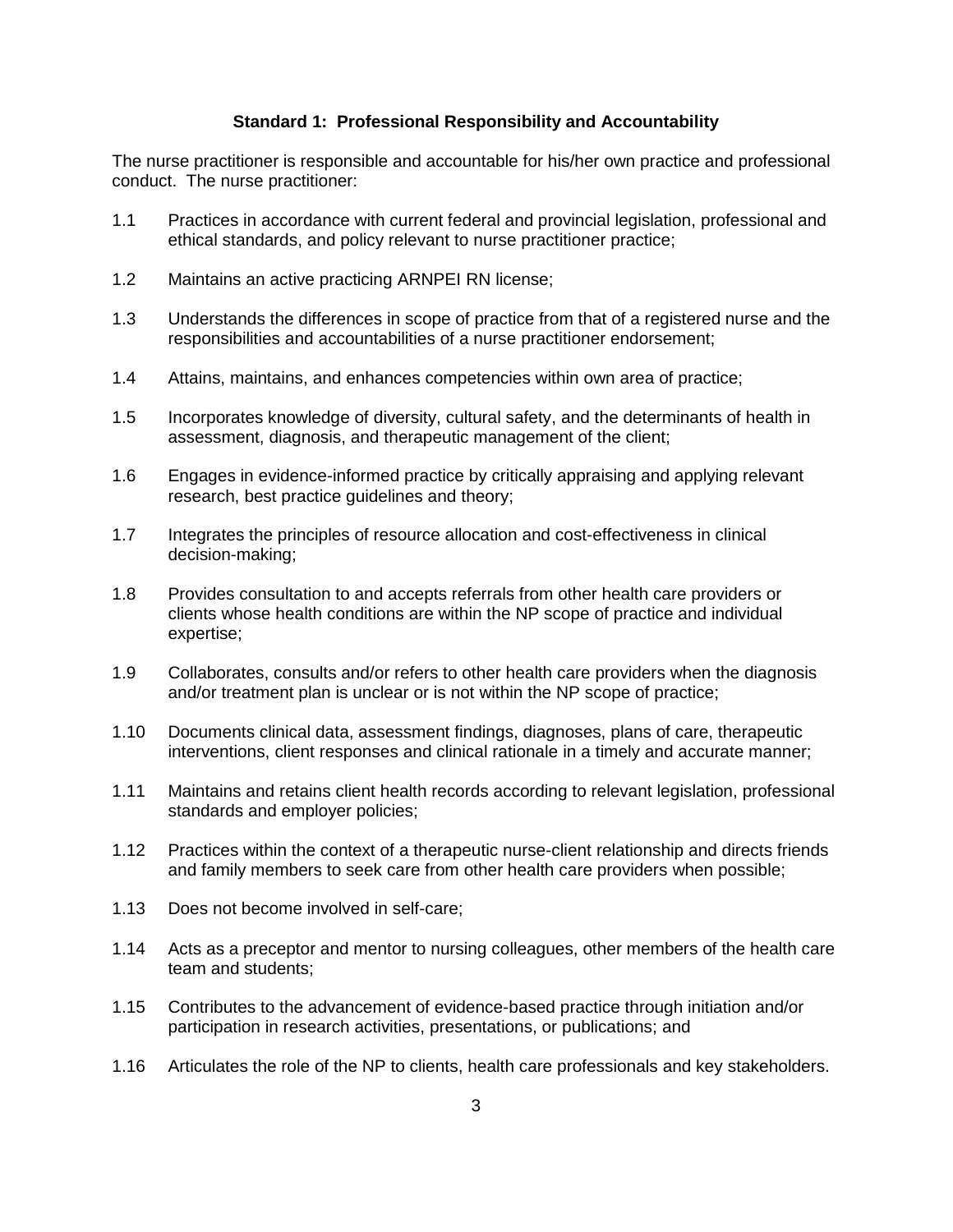#### **Standard 2: Health Assessment and Diagnosis**

The nurse practitioner integrates a broad knowledge base and critical appraisal in determining diagnosis and client needs.

The nurse practitioner:

- 2.1 Applies advanced assessment techniques and clinical decision making skills when assessing clients;
- 2.2 Systematically collects and interprets health data by performing a comprehensive and focused health assessment using multiple tools and sources of data;
- 2.3 Synthesizes health assessment information using critical inquiry and clinical reasoning to diagnose health risks and states of health/illness;
- 2.4 Diagnoses diseases, disorders, injuries and conditions, and identifies health needs, while considering the client's response to the health/illness experience;
- 2.5 Ensures that diagnostic tests are interpreted and results are acted upon in an appropriate and timely manner;
- 2.6 Documents all diagnostic tests ordered and/or discontinued on the client's permanent health record;
- 2.7 Communicates the diagnosis to clients and to interdisciplinary team members as required;
- 2.8 Involves clients in the development, implementation and evaluation of their plan of care; and
- 2.9 Synthesizes information from individual clients to identify broader implications for health within the family or community.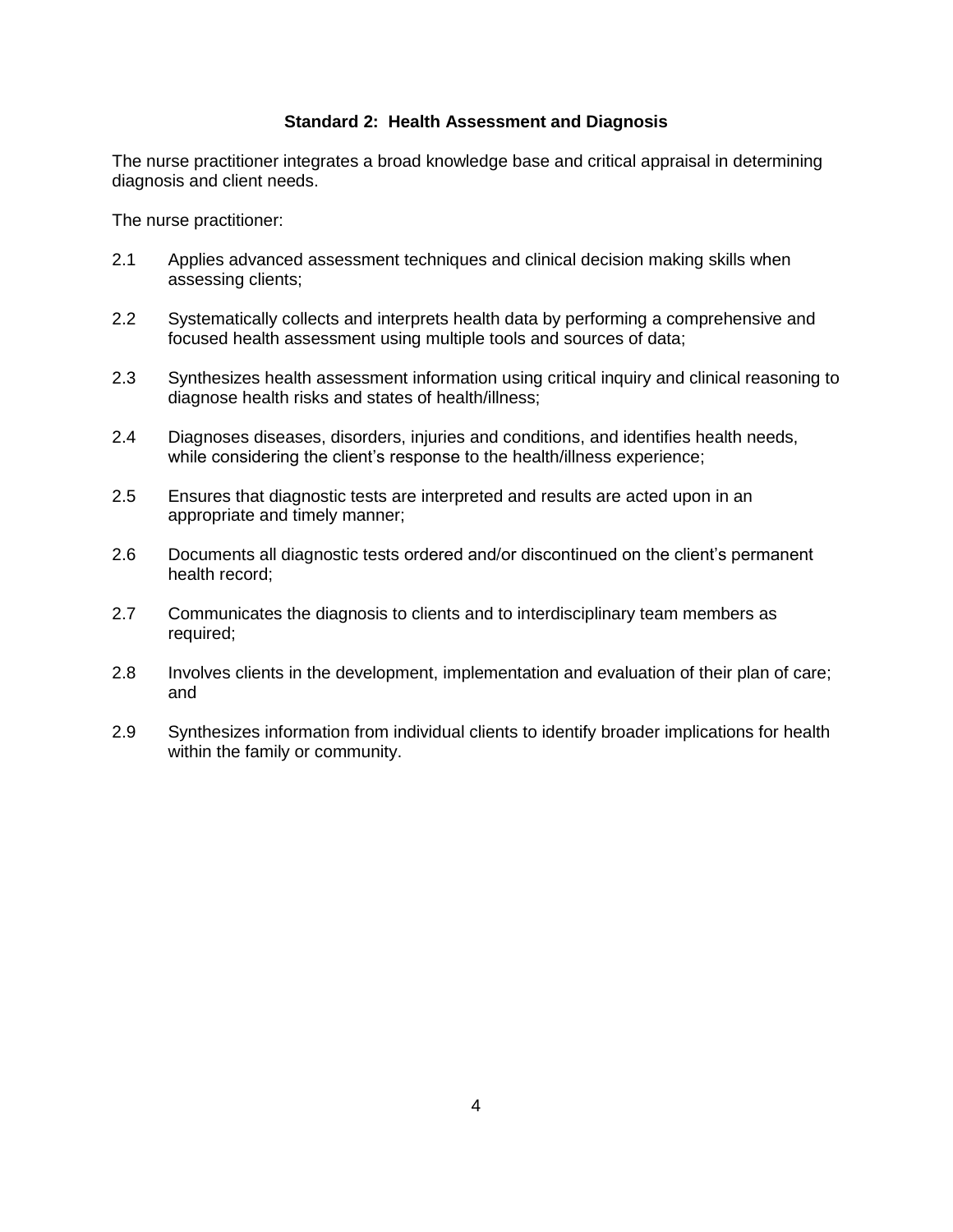#### **Standard 3: Therapeutic Management**

The nurse practitioner utilizes advanced knowledge and judgment in applying pharmacological and non-pharmacological interventions.

The nurse practitioner:

- 3.1 Provides treatments in accordance with provincial Nurse Practitioner Regulations;
- 3.2 Considers the known risks and benefits to the client, the anticipated outcome, and ensures safeguards and resources are available to manage outcomes when initiating interventions;
- 3.3 Provides client education about interventions including: expected action, importance of compliance, side effects, potential adverse reactions, possible interactions and follow-up plan;
- 3.4 Creates an environment in which effective communication of diagnostic and therapeutic intervention can take place;
- 3.5 Obtains and documents informed consent from clients prior to performing procedures;
- 3.6 Performs procedures (non-invasive and invasive) for the clinical management/prevention of disease, injuries, disorders or conditions;
- 3.7 Utilizes an authoritative source of evidence-based drug and therapeutic information when prescribing drugs and other interventions;
- 3.8 Prescribes drugs in accordance with the Prescription Guidelines approved by the Nurse Practitioner Diagnostic and Therapeutics Committee;
- 3.9 Documents interventions and client's response(s) in the client's permanent health record;
- 3.10 Documents and reports adverse events associated with drugs and other interventions; and
- 3.11 Collaborates with clients in monitoring their response to therapeutic interventions and in adjusting interventions, as needed.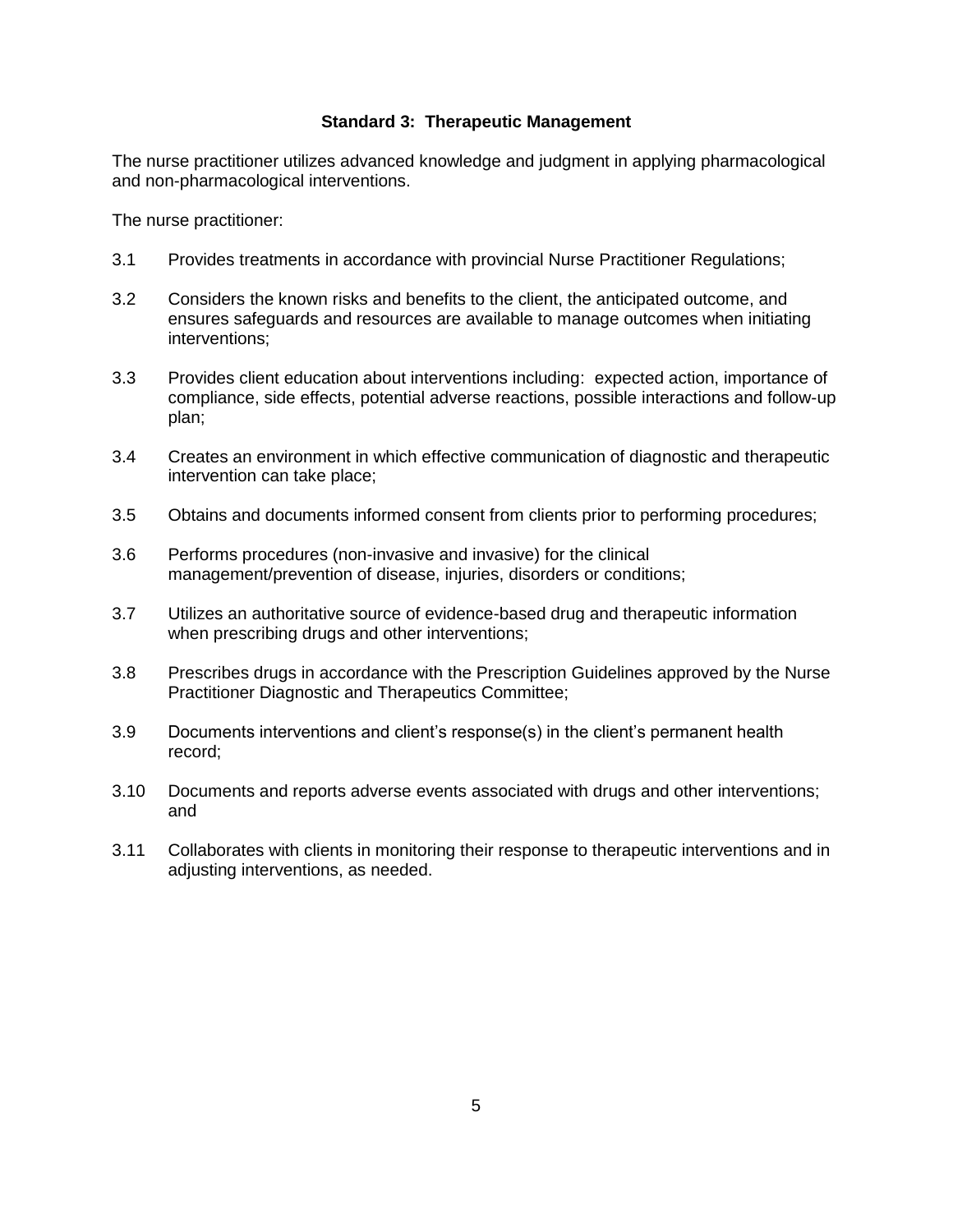#### **Appendix A: Clinical Expectations for Prescribing Medications**

When the nurse practitioner receives an initial endorsement from ARNPEI, the Minister of Health grants prescriptive authority to the NP (Nurse Practitioner Regulations, Section 7).

- 1. Completes a prescription accurately and completely according to relevant legislation, standards and policies;
- 2. Prescriptions must include: (a) date; (b) client name; (c) name, strength, and quantity of prescribed drug; (d) directions for use; including dose, frequency, the route and expected duration of treatment; (e) number of refills; and (g) name, address, and signature of NP designation;
- 3. Blank prescriptions must be stored in a secure area that is not accessible to the public;
- 4. Does not provide any person with a blank, signed prescription; and
- 5. Does not prescribe for family members or for oneself when possible.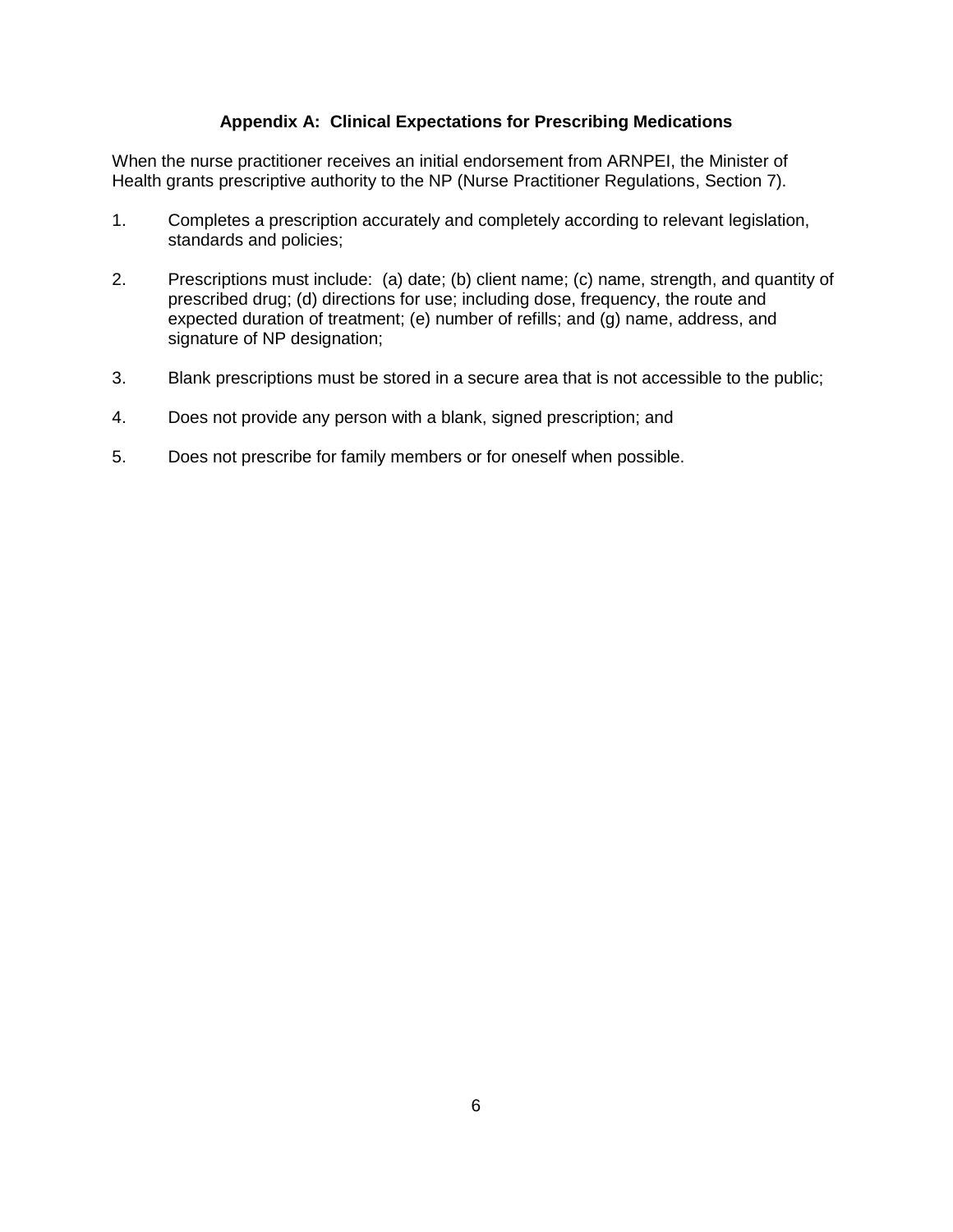#### **Appendix B: Clinical Expectations for Consultation with a Physician and Transfer of a Client**

Although the nurse practitioner is autonomous within his/her role, every nurse practitioner is legislated to work in a collaborative relationship with a medical practitioner.

- 1. The nurse practitioner involves the client in the consultation process starting with the identification of the need for consultation and the desired outcomes;
- 2. In accordance with the Nurse Practitioner Regulations (Section 6):
	- (1) The nurse practitioner must consult with a physician when:
	- (a) the client's diagnosis or assessment is unclear to the nurse practitioner or beyond the scope of the nurse practitioner;
	- (b) the client has or demonstrates:

(i) a persistent or recurring sign or symptom that cannot be attributed to an identifiable cause,

(ii) a sign or symptom that suggests that the client has a previously undiagnosed chronic systemic illness,

(iii) a symptom that suggests that the client has decreased or decreasing function in any vital organ or body system,

(iv) a sign of a recurrent or persistent infection,

(v) any atypical presentation of a common illness or unusual response to treatment,

(vi) any sign or symptom of sexually transmitted disease in the client if the client is a child,

(vii) any sign or symptom of a behavioral change that cannot be attributed to a specific cause, or

(viii) any deviation from normal growth and development in the client if the client is an infant child;

- (c) a diagnostic or screening test conducted on the client suggests that the client has:
	- (i) a previously undiagnosed chronic systemic illness, or
	- (ii) a decreased or decreasing function in any vital organ or body system;
- (d) the client has a potentially life-threatening disease, disorder or condition; or
- (e) the client has a chronic condition, and the client has or demonstrates signs or symptoms, or a diagnostic or screening test indicates, that the chronic condition has destabilized.
- (2) In situations where the primary medical practitioner is unavailable the nurse practitioner must:
- (a) make one or more reasonable attempts to consult with the client's primary medical practitioner and if satisfied,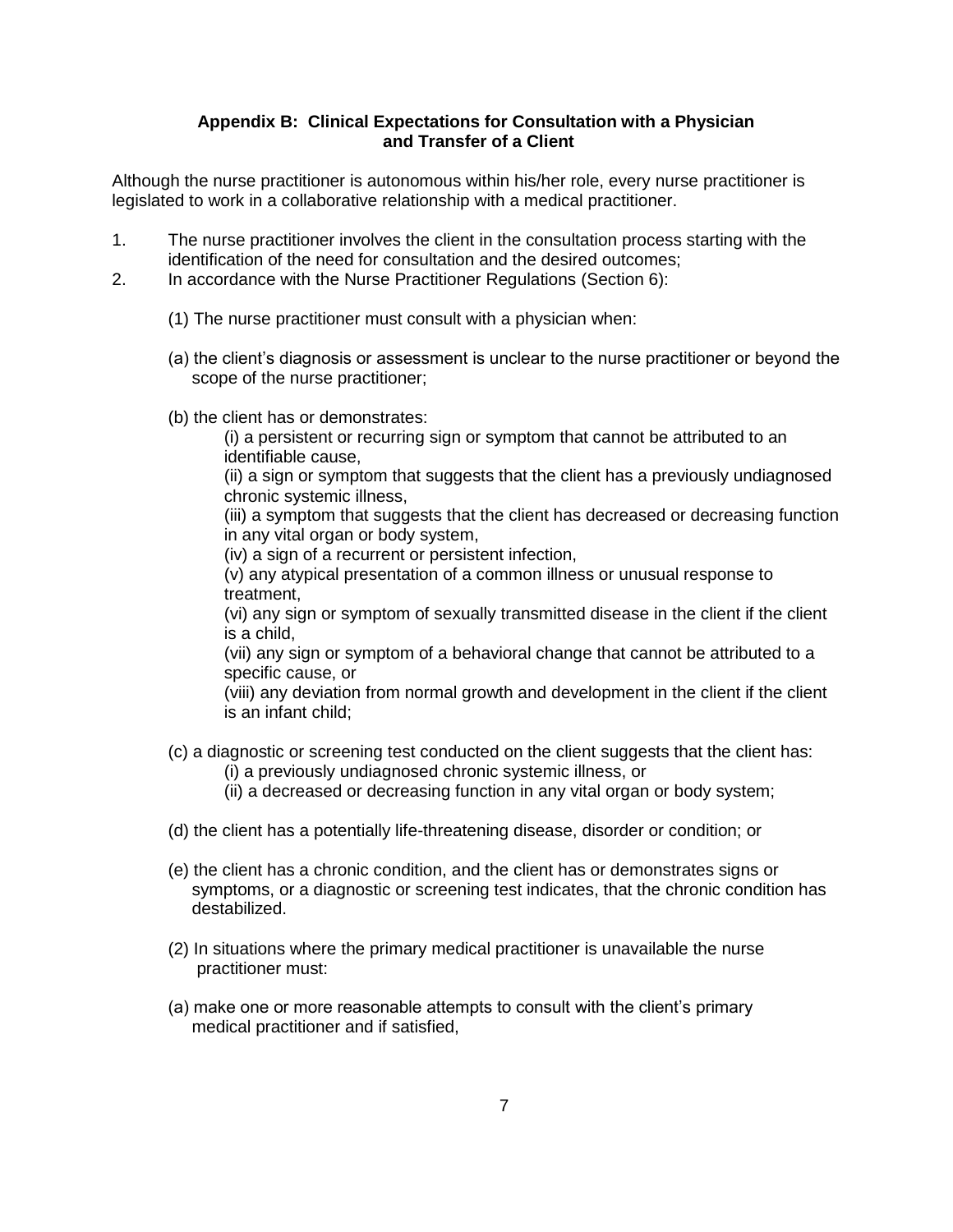- (b) consult with another medical practitioner about the health of the client (if it is not reasonable in the circumstances to make further attempts to consult with the primary medical practitioner).
- (3) Where a nurse practitioner is of the opinion that a client's health or safety is at immediate risk, the nurse practitioner may without consulting with the primary medical practitioner of the client, transfer the care of the client to another medical practitioner or to a hospital.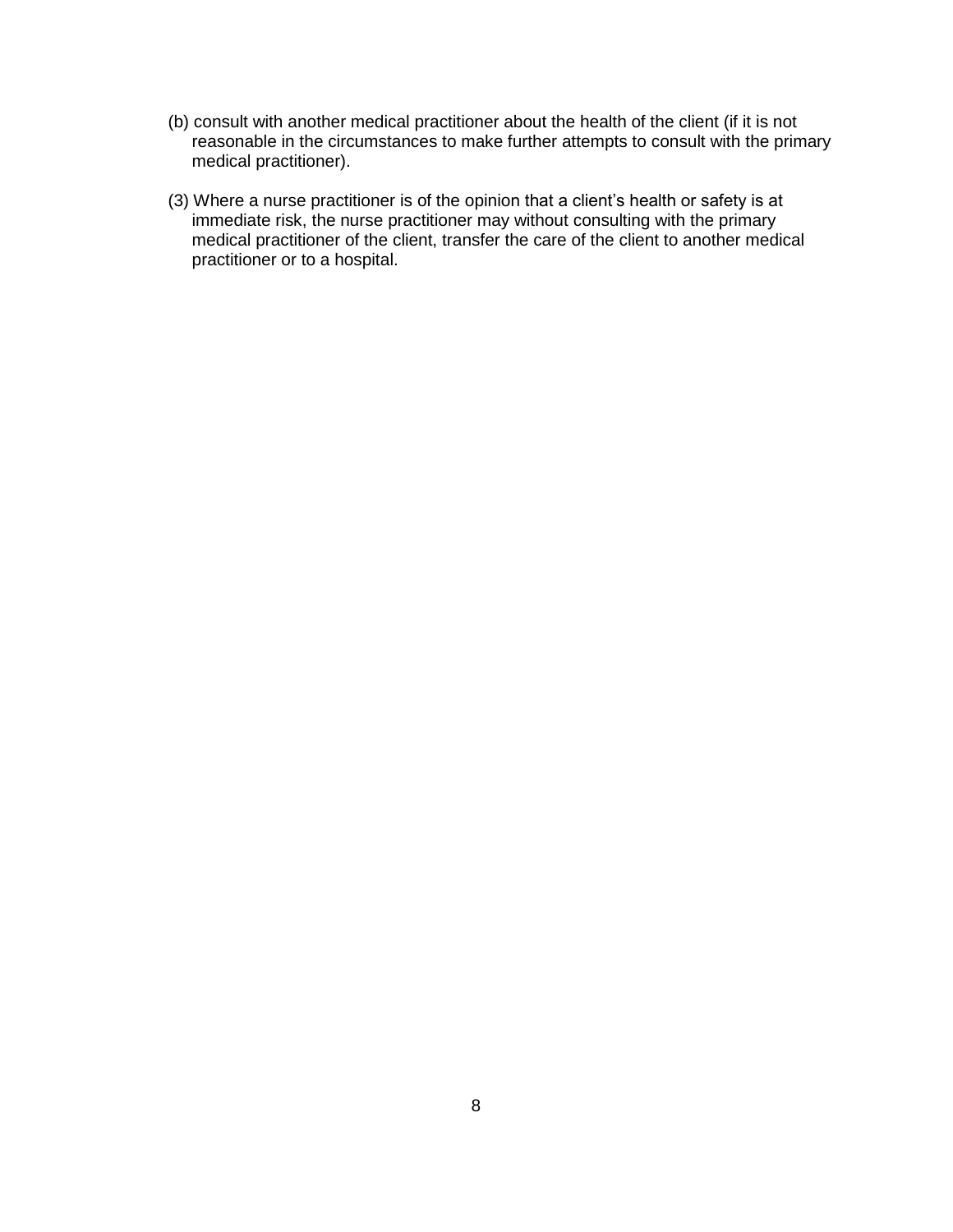#### **Standard 4: Health Promotion and Prevention of Illness and Injury**

The nurse practitioner promotes health and reduces the risk of complications, illness and injury for clients.

The nurse practitioner:

- 4.1 Integrates the five World Health Organization principles of primary health care into clinical decision making: accessibility, public participation, health promotion, appropriate technology and intersectoral collaboration;
- 4.2 Initiates or participates in the development of strategies to address identified client and/or population health implications;
- 4.3 Initiates or participates in the evaluation process of health promotion and prevention strategies;
- 4.4 Advocates for health promotion and prevention strategies at the policy level; and
- 4.5 Assesses, identifies and critically analyzes information from a variety of sources to determine client and/or population trends and patterns that have health implications.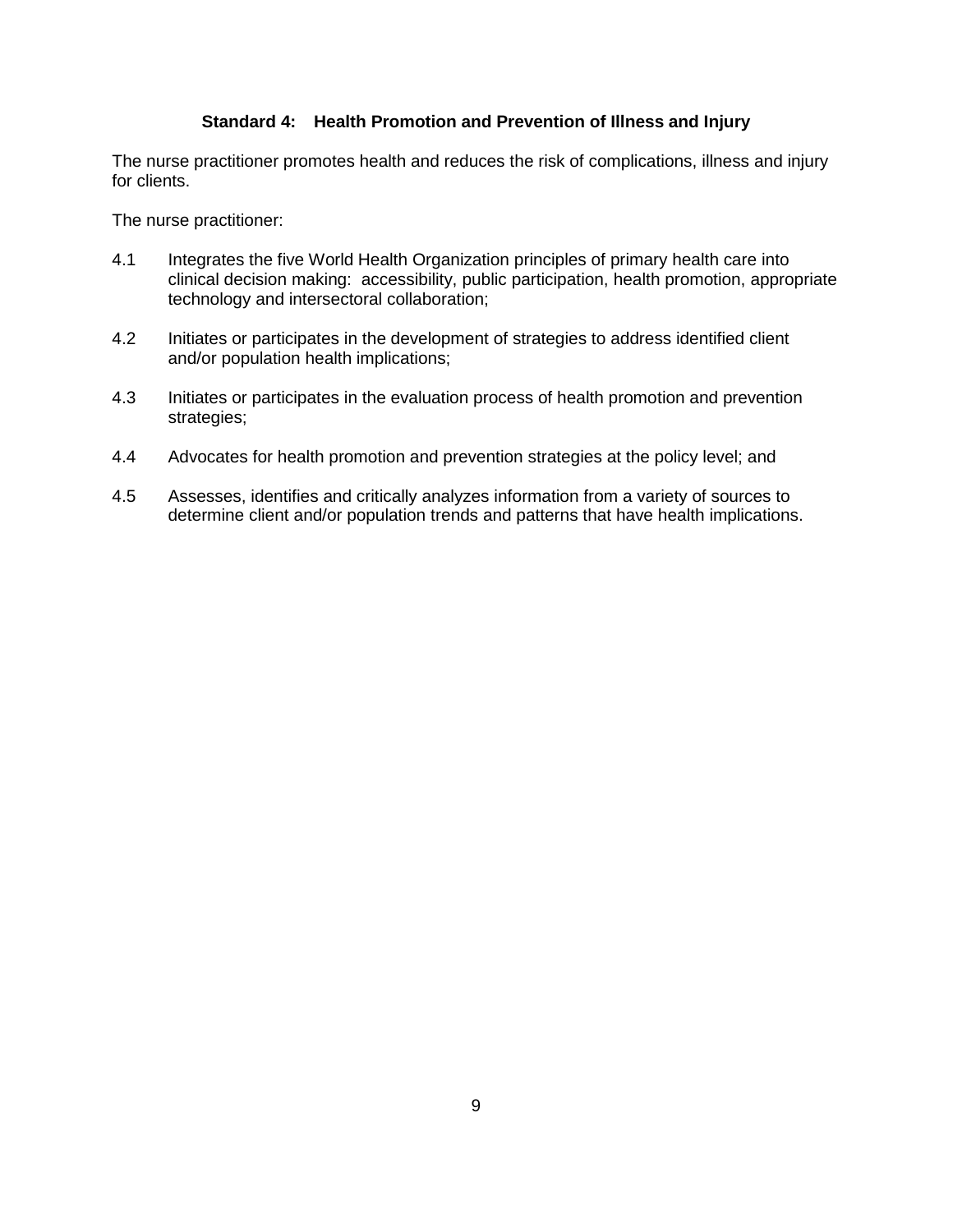#### **Glossary of Terms**

**Accountability -** The obligation to answer for the professional, ethical and legal responsibilities of one's activities and duties.

**Adverse event -** An event that results in unintended harm to the client and is related to the care and/or service provided to the patient rather than the client's underlying condition.

**Advocate -** Actively supporting a right and good cause; supporting others in speaking for themselves; or speaking on behalf of those who cannot speak for themselves.

**Client -** Individuals, families, group, population or entire communities who require nursing expertise; the client may be referred to as a patient or resident.

**Collaboration -** Joint communication and decision-making processes between the client, nurse practitioner and other members of the health care team, who work together to use their separate and shared knowledge and skills to provide optimum client-centered care. The health care team works with clients toward identified health outcomes, while respecting the unique qualities and abilities of each member of the group or team.

**Consultation -** An explicit request by a NP for another health care professional to become involved in the care of a client. Consultation takes place when the diagnosis and/or treatment plan is unclear and the health care professional is unable to provide care independently. Additional information and/or assistance is required from a professional with more extensive knowledge base related to a specific client situation.

**Consultation with physicians -** An explicit request by an NP for a physician(s) to become involved in the care of a client for whom the NP has primary responsibility at the time of the request. A NP must consult a physician(s) when encountering client care situations when the diagnosis and/or treatment plan is unclear, beyond the NP's scope of practice or beyond the individual nurse practitioner's competence. The level of physician involvement may include an opinion, recommendation or concurrence.

**Cultural Safety** - Addresses power relationships between the service provider and the people who use the service. A manner that affirms, responds to and fosters the cultural expression of clients. This usually requires nurses to have undertaken a process of reflection on their own cultural identity and to have learned to practice in a way that affirms the culture of clients and nurses. Unsafe cultural practice is any action that demeans, diminishes or disempowers the cultural identity and well-being of people.

**Determinants of Health -** Definable entities that are associated with or induce health outcomes. These entities include health behaviours, lifestyles, coping abilities, biology, gender and genetics, income and social status, culture, education, employment and working conditions, access to appropriate health services, and the physical environment.

**Diversity -** The CNA *Code of Ethics for Registered Nurses (2008)* describes diversity as the variation between people in terms of a range of factors: ethnicity, national origin, gender, age, ability, physical characteristics, religion, beliefs, sexual orientation, socio-economic class or life experiences.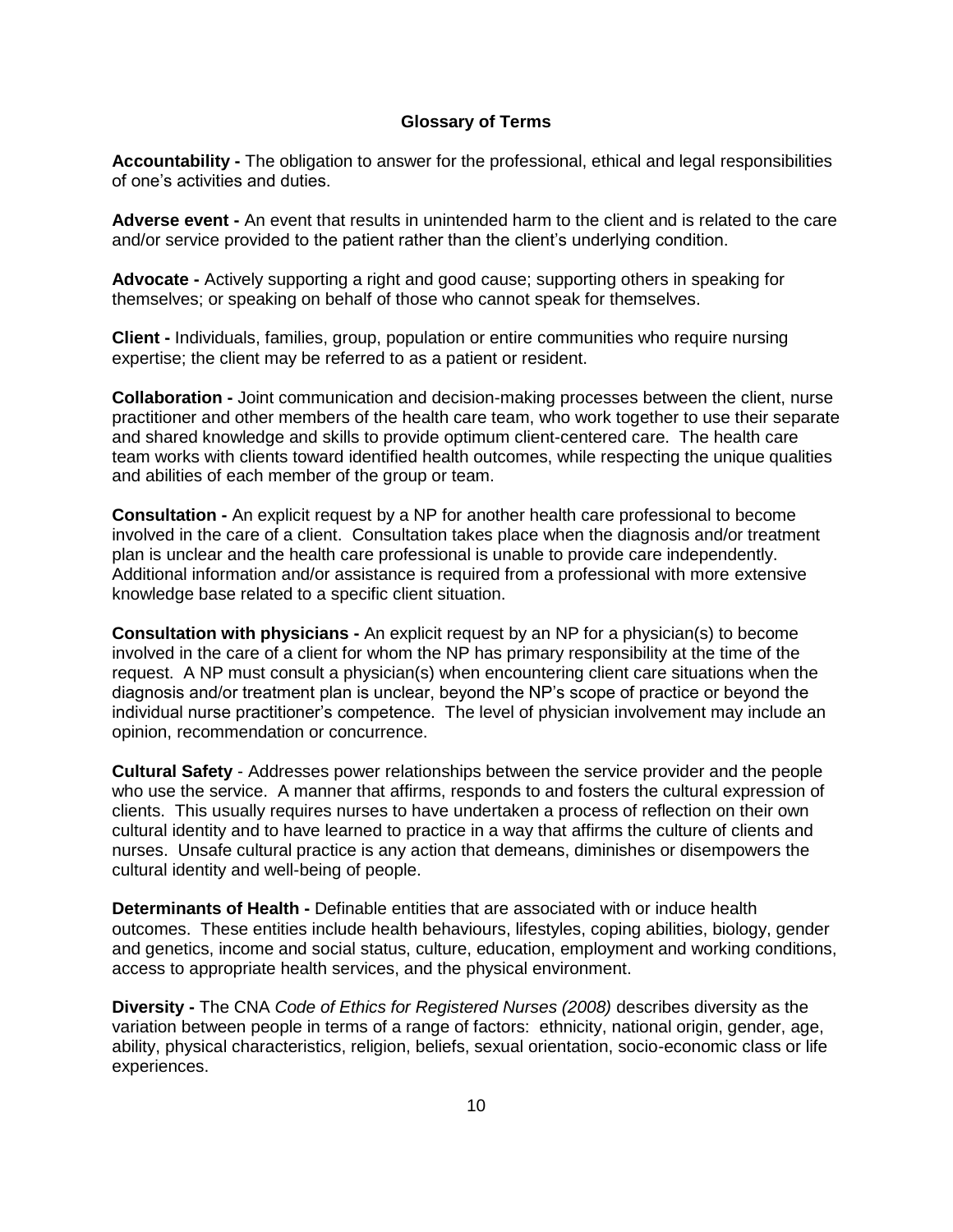**Health Conditions -** Health conditions that fall within the NP scope of practice shall be interpreted to mean the normal health events, common acute illness/injuries, chronic diseases and emergency health needs that NPs encounter within the context of their practice.

**Indicator -** statements that illustrate how each standard is applied and met.

**Non-Pharmacological Interventions -** Refers to aids, medical devices, medical supplies and/or other therapies including non-invasive and/or invasive procedures.

**Standard -** Authoritative statements that identify the legal and professional expectations for nursing practice.

**Therapeutic Management -** The diagnosis, treatment and evaluation of clients' health conditions which may include a range of pharmacological and non-pharmacological interventions.